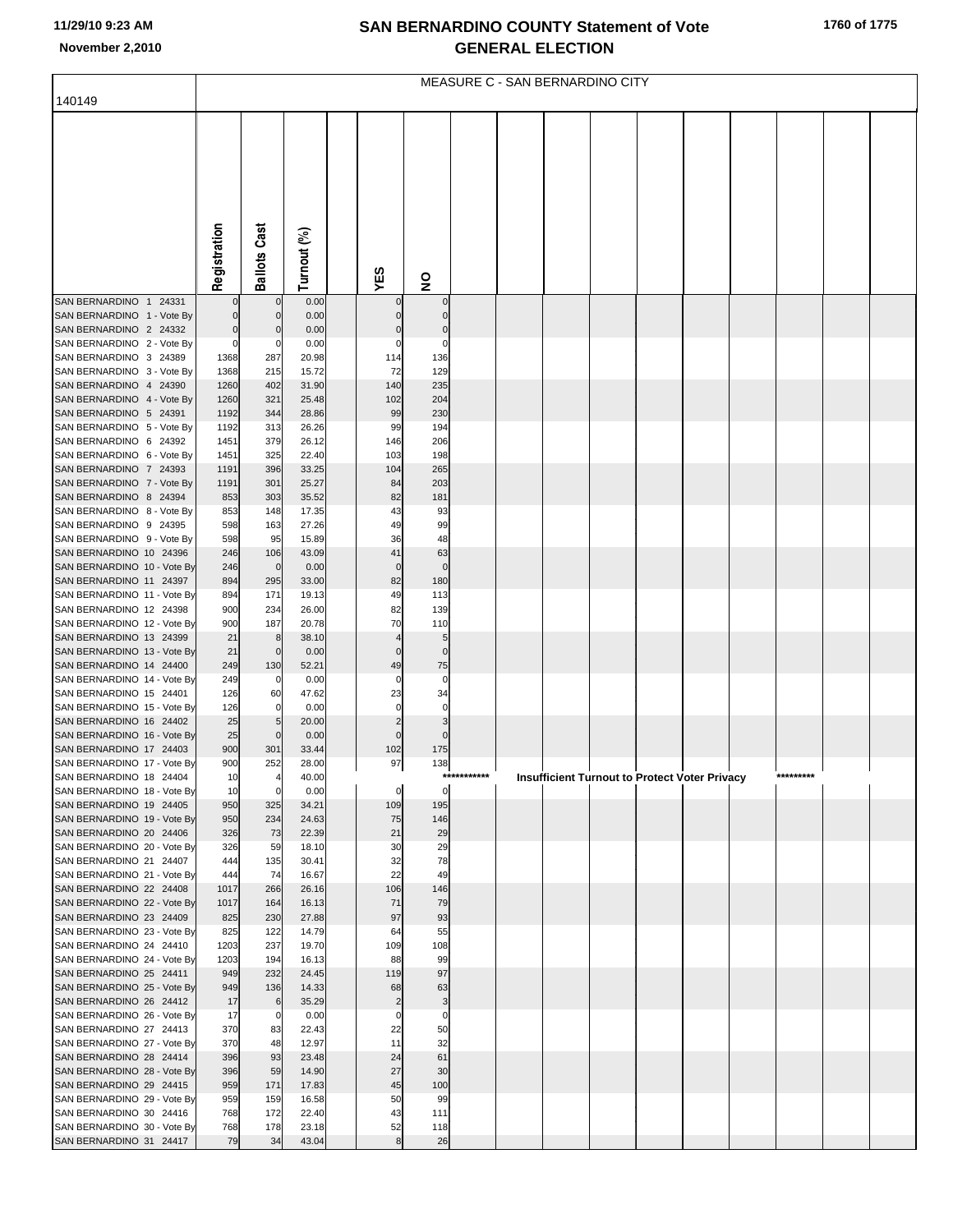|                                                        |                      |                     |                |     |                      |                 |             | MEASURE C - SAN BERNARDINO CITY |  |                                                      |            |  |
|--------------------------------------------------------|----------------------|---------------------|----------------|-----|----------------------|-----------------|-------------|---------------------------------|--|------------------------------------------------------|------------|--|
| 140149                                                 |                      |                     |                |     |                      |                 |             |                                 |  |                                                      |            |  |
|                                                        |                      |                     |                |     |                      |                 |             |                                 |  |                                                      |            |  |
|                                                        |                      |                     |                |     |                      |                 |             |                                 |  |                                                      |            |  |
|                                                        |                      |                     |                |     |                      |                 |             |                                 |  |                                                      |            |  |
|                                                        |                      |                     |                |     |                      |                 |             |                                 |  |                                                      |            |  |
|                                                        |                      |                     |                |     |                      |                 |             |                                 |  |                                                      |            |  |
|                                                        |                      |                     |                |     |                      |                 |             |                                 |  |                                                      |            |  |
|                                                        |                      |                     |                |     |                      |                 |             |                                 |  |                                                      |            |  |
|                                                        |                      |                     |                |     |                      |                 |             |                                 |  |                                                      |            |  |
|                                                        | Registration         | <b>Ballots Cast</b> | Turnout (%)    | YES |                      |                 |             |                                 |  |                                                      |            |  |
|                                                        |                      |                     |                |     |                      | $\frac{1}{2}$   |             |                                 |  |                                                      |            |  |
| SAN BERNARDINO 31 - Vote By<br>SAN BERNARDINO 32 24418 | 79<br>190            | 39                  | 0.00<br>20.53  |     | 20                   | $\pmb{0}$<br>17 |             |                                 |  |                                                      |            |  |
| SAN BERNARDINO 32 - Vote By                            | 190                  |                     | 0.53           |     |                      | $***$           |             |                                 |  | Insufficient Turnout to Protect Voter Privacy        | *********  |  |
| SAN BERNARDINO 33 24419                                | 341                  | 88                  | 25.81          |     | 26                   | 50              |             |                                 |  |                                                      |            |  |
| SAN BERNARDINO 33 - Vote By<br>SAN BERNARDINO 34 24420 | 341<br>762           | 53<br>190           | 15.54<br>24.93 |     | g<br>86              | 38<br>84        |             |                                 |  |                                                      |            |  |
| SAN BERNARDINO 34 - Vote By                            | 762                  | 124                 | 16.27          |     | 71                   | 53              |             |                                 |  |                                                      |            |  |
| SAN BERNARDINO 35 24421                                | 1118                 | 234                 | 20.93          |     | 106                  | 94              |             |                                 |  |                                                      |            |  |
| SAN BERNARDINO 35 - Vote By<br>SAN BERNARDINO 36 24422 | 1118<br>988          | 156<br>158          | 13.95<br>15.99 |     | 56<br>59             | 86<br>90        |             |                                 |  |                                                      |            |  |
| SAN BERNARDINO 36 - Vote By                            | 988                  | 109                 | 11.03          |     | 45                   | 53              |             |                                 |  |                                                      |            |  |
| SAN BERNARDINO 37 24423                                | 543                  | 159                 | 29.28          |     | 55                   | 91              |             |                                 |  |                                                      |            |  |
| SAN BERNARDINO 37 - Vote By<br>SAN BERNARDINO 38 24424 | 543<br>6             | 92                  | 16.94<br>16.67 |     | 37                   | 52<br>***       | ******      |                                 |  | <b>Insufficient Turnout to Protect Voter Privacy</b> | *********  |  |
| SAN BERNARDINO 38 - Vote By                            | 6                    | 0                   | 0.00           |     | $\pmb{0}$            | $\pmb{0}$       |             |                                 |  |                                                      |            |  |
| SAN BERNARDINO 39 24425                                | 821                  | 195                 | 23.75          |     | 75                   | 87              |             |                                 |  |                                                      |            |  |
| SAN BERNARDINO 39 - Vote By<br>SAN BERNARDINO 40 24426 | 821<br>1047          | 102<br>219          | 12.42<br>20.92 |     | 46<br>85             | 52<br>105       |             |                                 |  |                                                      |            |  |
| SAN BERNARDINO 40 - Vote By                            | 1047                 | 100                 | 9.55           |     | 40                   | 55              |             |                                 |  |                                                      |            |  |
| SAN BERNARDINO 41 24427                                | 682                  | 126                 | 18.48          |     | 48                   | 66              |             |                                 |  |                                                      |            |  |
| SAN BERNARDINO 41 - Vote By<br>SAN BERNARDINO 42 24428 | 682                  | 81<br>80            | 11.88          |     | 39<br>26             | 38<br>47        |             |                                 |  |                                                      |            |  |
| SAN BERNARDINO 42 - Vote By                            | 327<br>327           | 28                  | 24.46<br>8.56  |     | 17                   | 10              |             |                                 |  |                                                      |            |  |
| SAN BERNARDINO 43 24429                                | 1011                 | 258                 | 25.52          |     | 86                   | 133             |             |                                 |  |                                                      |            |  |
| SAN BERNARDINO 43 - Vote By<br>SAN BERNARDINO 44 24430 | 1011<br>839          | 186<br>228          | 18.40<br>27.18 |     | 71<br>99             | 100<br>115      |             |                                 |  |                                                      |            |  |
| SAN BERNARDINO 44 - Vote By                            | 839                  | 132                 | 15.73          |     | 55                   | 70              |             |                                 |  |                                                      |            |  |
| SAN BERNARDINO 45 24431                                | 706                  | 177                 | 25.07          |     | 86                   | 81              |             |                                 |  |                                                      |            |  |
| SAN BERNARDINO 45 - Vote By<br>SAN BERNARDINO 46 24432 | 706<br>662           | 100<br>164          | 14.16<br>24.77 |     | 40<br>66             | 60<br>82        |             |                                 |  |                                                      |            |  |
| SAN BERNARDINO 46 - Vote By                            | 662                  | 88                  | 13.29          |     | 31                   | 50              |             |                                 |  |                                                      |            |  |
| SAN BERNARDINO 47 24433                                | 947                  | 148                 | 15.63          |     | 39                   | 81              |             |                                 |  |                                                      |            |  |
| SAN BERNARDINO 47 - Vote By                            | 947<br>8             | 169                 | 17.85<br>50.00 |     | 78                   | 86              | *********** |                                 |  |                                                      | *********  |  |
| SAN BERNARDINO 48 24434<br>SAN BERNARDINO 48 - Vote By | 8                    |                     | 0.00           |     |                      |                 |             |                                 |  | <b>Insufficient Turnout to Protect Voter Privacy</b> |            |  |
| SAN BERNARDINO 49 24435                                | 905                  | 175                 | 19.34          |     | 63                   | 94              |             |                                 |  |                                                      |            |  |
| SAN BERNARDINO 49 - Vote By                            | 905                  | 201                 | 22.21          |     | 65                   | 125             |             |                                 |  |                                                      |            |  |
| SAN BERNARDINO 50 24436<br>SAN BERNARDINO 50 - Vote By | 1125<br>1125         | 238<br>158          | 21.16<br>14.04 |     | 110<br>69            | 115<br>84       |             |                                 |  |                                                      |            |  |
| SAN BERNARDINO 51 24437                                | 1085                 | 260                 | 23.96          |     | 107                  | 124             |             |                                 |  |                                                      |            |  |
| SAN BERNARDINO 51 - Vote By<br>SAN BERNARDINO 52 24438 | 1085<br>936          | 183<br>268          | 16.87<br>28.63 |     | 83<br>100            | 88<br>142       |             |                                 |  |                                                      |            |  |
| SAN BERNARDINO 52 - Vote By                            | 936                  | 139                 | 14.85          |     | 49                   | 78              |             |                                 |  |                                                      |            |  |
| SAN BERNARDINO 53 24439                                | 1006                 | 254                 | 25.25          |     | 83                   | 149             |             |                                 |  |                                                      |            |  |
| SAN BERNARDINO 53 - Vote By<br>SAN BERNARDINO 54 24440 | 1006<br>715          | 123<br>75           | 12.23<br>10.49 |     | 42<br>31             | 77<br>37        |             |                                 |  |                                                      |            |  |
| SAN BERNARDINO 54 - Vote By                            | 715                  | 146                 | 20.42          |     | 56                   | 74              |             |                                 |  |                                                      |            |  |
| SAN BERNARDINO 55 24441                                | 10                   |                     | 20.00          |     |                      |                 | *********** |                                 |  | <b>Insufficient Turnout to Protect Voter Privacy</b> | *********  |  |
| SAN BERNARDINO 55 - Vote By<br>SAN BERNARDINO 56 24442 | 10<br>$\overline{2}$ |                     | 0.00<br>50.00  |     | $\overline{0}$       | 0               | *********** |                                 |  | <b>Insufficient Turnout to Protect Voter Privacy</b> | ********** |  |
| SAN BERNARDINO 56 - Vote By                            | $\overline{c}$       | $\mathbf 0$         | 0.00           |     | $\pmb{0}$            | $\mathbf 0$     |             |                                 |  |                                                      |            |  |
| SAN BERNARDINO 57 24443                                | 941                  | 231                 | 24.55          |     | 89                   | 118             |             |                                 |  |                                                      |            |  |
| SAN BERNARDINO 57 - Vote By<br>SAN BERNARDINO 58 24444 | 941<br>45            | 186<br>15           | 19.77<br>33.33 |     | 56<br>$\overline{7}$ | 121<br>8        |             |                                 |  |                                                      |            |  |
| SAN BERNARDINO 58 - Vote By                            | 45                   | $\mathbf 0$         | 0.00           |     | $\Omega$             | $\Omega$        |             |                                 |  |                                                      |            |  |
| SAN BERNARDINO 59 24445                                | 1085                 | 270                 | 24.88          |     | 116                  | 120             |             |                                 |  |                                                      |            |  |
| SAN BERNARDINO 59 - Vote By<br>SAN BERNARDINO 60 24446 | 1085<br>265          | 183<br>26           | 16.87<br>9.81  |     | 81<br>8              | 90<br>13        |             |                                 |  |                                                      |            |  |
| SAN BERNARDINO 60 - Vote By                            | 265                  | 82                  | 30.94          |     | 25                   | 44              |             |                                 |  |                                                      |            |  |
| SAN BERNARDINO 61 24447                                |                      |                     | 33.33          |     |                      |                 | *********** |                                 |  | <b>Insufficient Turnout to Protect Voter Privacy</b> | *********  |  |
| SAN BERNARDINO 61 - Vote By                            | 3                    |                     | 0.00           |     | $\overline{0}$       | $\overline{0}$  |             |                                 |  |                                                      |            |  |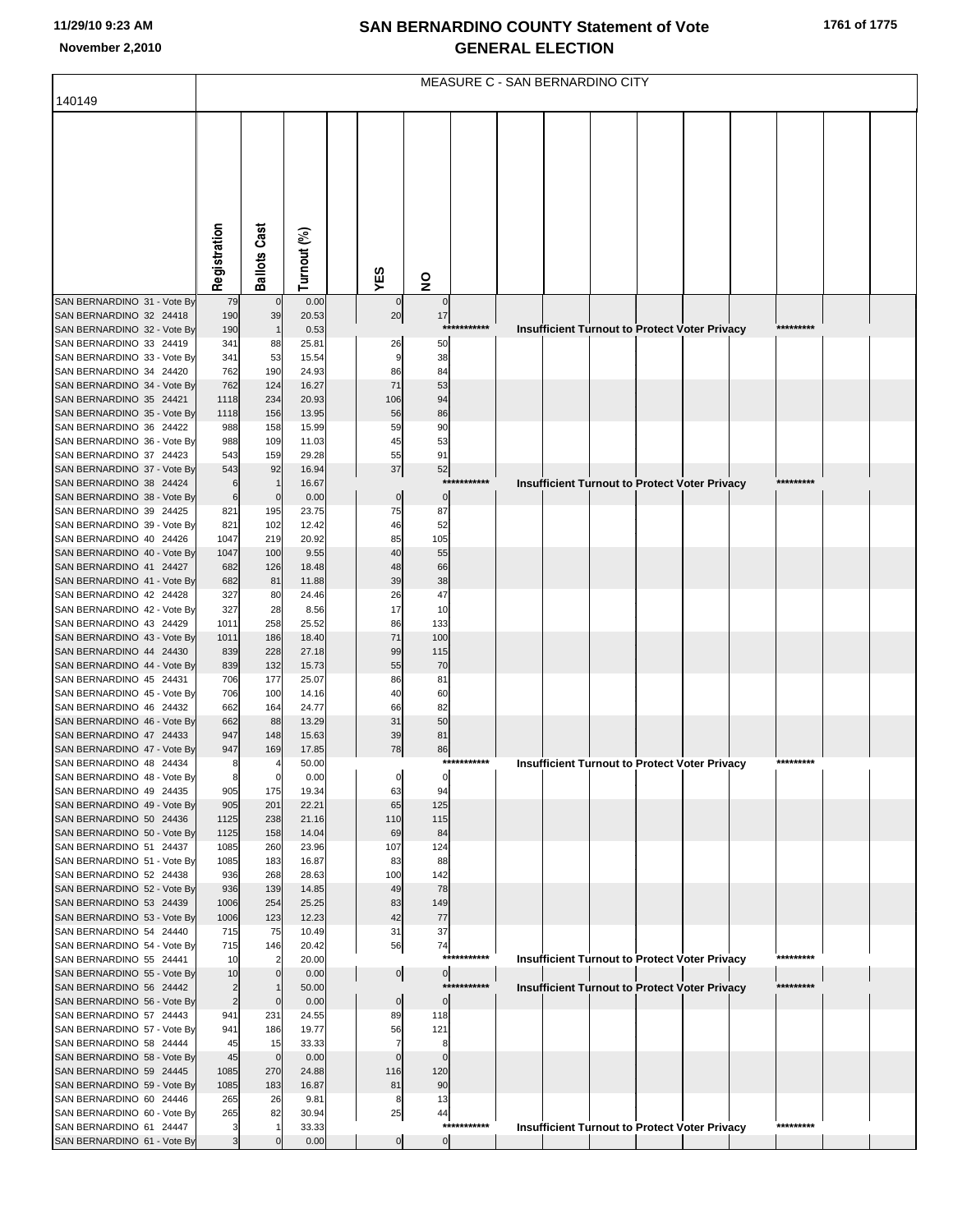|                                                        | MEASURE C - SAN BERNARDINO CITY |                     |                |  |             |                         |  |  |  |  |  |  |  |  |  |
|--------------------------------------------------------|---------------------------------|---------------------|----------------|--|-------------|-------------------------|--|--|--|--|--|--|--|--|--|
| 140149                                                 |                                 |                     |                |  |             |                         |  |  |  |  |  |  |  |  |  |
|                                                        |                                 |                     |                |  |             |                         |  |  |  |  |  |  |  |  |  |
|                                                        |                                 |                     |                |  |             |                         |  |  |  |  |  |  |  |  |  |
|                                                        |                                 |                     |                |  |             |                         |  |  |  |  |  |  |  |  |  |
|                                                        |                                 |                     |                |  |             |                         |  |  |  |  |  |  |  |  |  |
|                                                        |                                 |                     |                |  |             |                         |  |  |  |  |  |  |  |  |  |
|                                                        |                                 |                     |                |  |             |                         |  |  |  |  |  |  |  |  |  |
|                                                        |                                 |                     |                |  |             |                         |  |  |  |  |  |  |  |  |  |
|                                                        |                                 |                     |                |  |             |                         |  |  |  |  |  |  |  |  |  |
|                                                        |                                 |                     |                |  |             |                         |  |  |  |  |  |  |  |  |  |
|                                                        | Registration                    | <b>Ballots Cast</b> |                |  |             |                         |  |  |  |  |  |  |  |  |  |
|                                                        |                                 |                     | Turnout (%)    |  | YES         | $\overline{\mathbf{z}}$ |  |  |  |  |  |  |  |  |  |
| SAN BERNARDINO 62 24448                                | 212                             | 95                  | 44.81          |  | 30          | 56                      |  |  |  |  |  |  |  |  |  |
| SAN BERNARDINO 62 - Vote By                            | 212                             | $\mathbf 0$         | 0.00           |  |             | $\Omega$                |  |  |  |  |  |  |  |  |  |
| SAN BERNARDINO 63 24333<br>SAN BERNARDINO 63 - Vote By | 963                             | 296<br>273          | 30.74          |  | 76<br>75    | 203<br>186              |  |  |  |  |  |  |  |  |  |
| SAN BERNARDINO 64 24334                                | 963<br>907                      | 225                 | 28.35<br>24.81 |  | 64          | 138                     |  |  |  |  |  |  |  |  |  |
| SAN BERNARDINO 64 - Vote By                            | 907                             | 349                 | 38.48          |  | 112         | 228                     |  |  |  |  |  |  |  |  |  |
| SAN BERNARDINO 65 24335                                | 885                             | 320                 | 36.16          |  | 94          | 197                     |  |  |  |  |  |  |  |  |  |
| SAN BERNARDINO 65 - Vote By                            | 885                             | 239                 | 27.01          |  | 71          | 160                     |  |  |  |  |  |  |  |  |  |
| SAN BERNARDINO 66 24336<br>SAN BERNARDINO 66 - Vote By | 781<br>781                      | 227<br>177          | 29.07<br>22.66 |  | 63<br>37    | 152<br>128              |  |  |  |  |  |  |  |  |  |
| SAN BERNARDINO 67 24337                                | 887                             | 245                 | 27.62          |  | 83          | 147                     |  |  |  |  |  |  |  |  |  |
| SAN BERNARDINO 67 - Vote By                            | 887                             | 136                 | 15.33          |  | 41          | 91                      |  |  |  |  |  |  |  |  |  |
| SAN BERNARDINO 69 24338                                | 569                             | 186                 | 32.69          |  | 73          | 97                      |  |  |  |  |  |  |  |  |  |
| SAN BERNARDINO 69 - Vote By                            | 569                             | 222                 | 39.02          |  | 74          | 138                     |  |  |  |  |  |  |  |  |  |
| SAN BERNARDINO 70 24339<br>SAN BERNARDINO 70 - Vote By | 771                             | 156                 | 20.23          |  | 47<br>50    | 99                      |  |  |  |  |  |  |  |  |  |
| SAN BERNARDINO 71 24340                                | 771<br>673                      | 144<br>242          | 18.68<br>35.96 |  | 100         | 83<br>119               |  |  |  |  |  |  |  |  |  |
| SAN BERNARDINO 71 - Vote By                            | 673                             | 215                 | 31.95          |  | 68          | 133                     |  |  |  |  |  |  |  |  |  |
| SAN BERNARDINO 72 24341                                | 912                             | 300                 | 32.89          |  | 97          | 182                     |  |  |  |  |  |  |  |  |  |
| SAN BERNARDINO 72 - Vote By                            | 912                             | 291                 | 31.91          |  | 103         | 176                     |  |  |  |  |  |  |  |  |  |
| SAN BERNARDINO 73 24342<br>SAN BERNARDINO 73 - Vote By | 43<br>43                        | 25<br>$\mathbf 0$   | 58.14<br>0.00  |  | 6<br>0      | 19<br>0                 |  |  |  |  |  |  |  |  |  |
| SAN BERNARDINO 74 24343                                | 1078                            | 339                 | 31.45          |  | 92          | 226                     |  |  |  |  |  |  |  |  |  |
| SAN BERNARDINO 74 - Vote By                            | 1078                            | 259                 | 24.03          |  | 70          | 182                     |  |  |  |  |  |  |  |  |  |
| SAN BERNARDINO 75 24344                                | 757                             | 279                 | 36.86          |  | 78          | 183                     |  |  |  |  |  |  |  |  |  |
| SAN BERNARDINO 75 - Vote By                            | 757                             | 174                 | 22.99          |  | 45          | 118                     |  |  |  |  |  |  |  |  |  |
| SAN BERNARDINO 76 24345<br>SAN BERNARDINO 76 - Vote By | 614<br>614                      | 218<br>171          | 35.50<br>27.85 |  | 81<br>60    | 107<br>102              |  |  |  |  |  |  |  |  |  |
| SAN BERNARDINO 77 24346                                | 671                             | 288                 | 42.92          |  | 97          | 160                     |  |  |  |  |  |  |  |  |  |
| SAN BERNARDINO 77 - Vote By                            | 671                             | 235                 | 35.02          |  | 85          | 137                     |  |  |  |  |  |  |  |  |  |
| SAN BERNARDINO 78 24347                                | 948                             | 352                 | 37.13          |  | 90          | 244                     |  |  |  |  |  |  |  |  |  |
| SAN BERNARDINO 78 - Vote By<br>SAN BERNARDINO 79 24348 | 948<br>55                       | 209<br>37           | 22.05<br>67.27 |  | 75<br>8     | 124<br>27               |  |  |  |  |  |  |  |  |  |
| SAN BERNARDINO 79 - Vote By                            | 55                              | $\overline{0}$      | 0.00           |  | 0           | $\pmb{0}$               |  |  |  |  |  |  |  |  |  |
| SAN BERNARDINO 80 24349                                | 189                             | 65                  | 34.39          |  | 25          | 37                      |  |  |  |  |  |  |  |  |  |
| SAN BERNARDINO 80 - Vote By                            | 189                             | $\mathbf 0$         | 0.00           |  | $\mathbf 0$ | $\mathbf 0$             |  |  |  |  |  |  |  |  |  |
| SAN BERNARDINO 81 24350                                | 748                             | 304                 | 40.64          |  | 74          | 207                     |  |  |  |  |  |  |  |  |  |
| SAN BERNARDINO 81 - Vote By<br>SAN BERNARDINO 82 24351 | 748<br>327                      | 181<br>66           | 24.20<br>20.18 |  | 50<br>25    | 127<br>32               |  |  |  |  |  |  |  |  |  |
| SAN BERNARDINO 82 - Vote By                            | 327                             | 35                  | 10.70          |  | 10          | 20                      |  |  |  |  |  |  |  |  |  |
| SAN BERNARDINO 83 24352                                | 168                             | 107                 | 63.69          |  | 39          | 63                      |  |  |  |  |  |  |  |  |  |
| SAN BERNARDINO 83 - Vote By                            | 168                             | $\overline{0}$      | 0.00           |  | $\mathbf 0$ | $\mathbf 0$             |  |  |  |  |  |  |  |  |  |
| SAN BERNARDINO 84 24353                                | 620                             | 89                  | 14.35          |  | 31          | 47                      |  |  |  |  |  |  |  |  |  |
| SAN BERNARDINO 84 - Vote By<br>SAN BERNARDINO 85 24354 | 620<br>304                      | 108<br>86           | 17.42<br>28.29 |  | 40<br>14    | 56<br>63                |  |  |  |  |  |  |  |  |  |
| SAN BERNARDINO 85 - Vote By                            | 304                             | 115                 | 37.83          |  | 36          | 75                      |  |  |  |  |  |  |  |  |  |
| SAN BERNARDINO 86 24355                                | 952                             | 267                 | 28.05          |  | 67          | 169                     |  |  |  |  |  |  |  |  |  |
| SAN BERNARDINO 86 - Vote By                            | 952                             | 285                 | 29.94          |  | 89          | 180                     |  |  |  |  |  |  |  |  |  |
| SAN BERNARDINO 87 24356                                | 953                             | 284                 | 29.80          |  | 82          | 175                     |  |  |  |  |  |  |  |  |  |
| SAN BERNARDINO 87 - Vote By<br>SAN BERNARDINO 88 24357 | 953<br>610                      | 284<br>173          | 29.80<br>28.36 |  | 100<br>53   | 168<br>112              |  |  |  |  |  |  |  |  |  |
| SAN BERNARDINO 88 - Vote By                            | 610                             | 123                 | 20.16          |  | 37          | 80                      |  |  |  |  |  |  |  |  |  |
| SAN BERNARDINO 89 24358                                | 5                               | 5                   | 100.00         |  | 3           | $\overline{2}$          |  |  |  |  |  |  |  |  |  |
| SAN BERNARDINO 89 - Vote By                            | 5                               | $\mathbf 0$         | 0.00           |  | $\Omega$    | $\mathbf 0$             |  |  |  |  |  |  |  |  |  |
| SAN BERNARDINO 90 24359                                | 930                             | 256                 | 27.53          |  | 74          | 158                     |  |  |  |  |  |  |  |  |  |
| SAN BERNARDINO 90 - Vote By<br>SAN BERNARDINO 91 24360 | 930<br>1128                     | 205<br>351          | 22.04<br>31.12 |  | 60<br>103   | 130<br>220              |  |  |  |  |  |  |  |  |  |
| SAN BERNARDINO 91 - Vote By                            | 1128                            | 241                 | 21.37          |  | 68          | 163                     |  |  |  |  |  |  |  |  |  |
| SAN BERNARDINO 92 24361                                | 1081                            | 232                 | 21.46          |  | 76          | 141                     |  |  |  |  |  |  |  |  |  |
| SAN BERNARDINO 92 - Vote By                            | 1081                            | 216                 | 19.98          |  | 63          | 137                     |  |  |  |  |  |  |  |  |  |
| SAN BERNARDINO 93 24362                                | 750                             | 171                 | 22.80          |  | 47          | 110                     |  |  |  |  |  |  |  |  |  |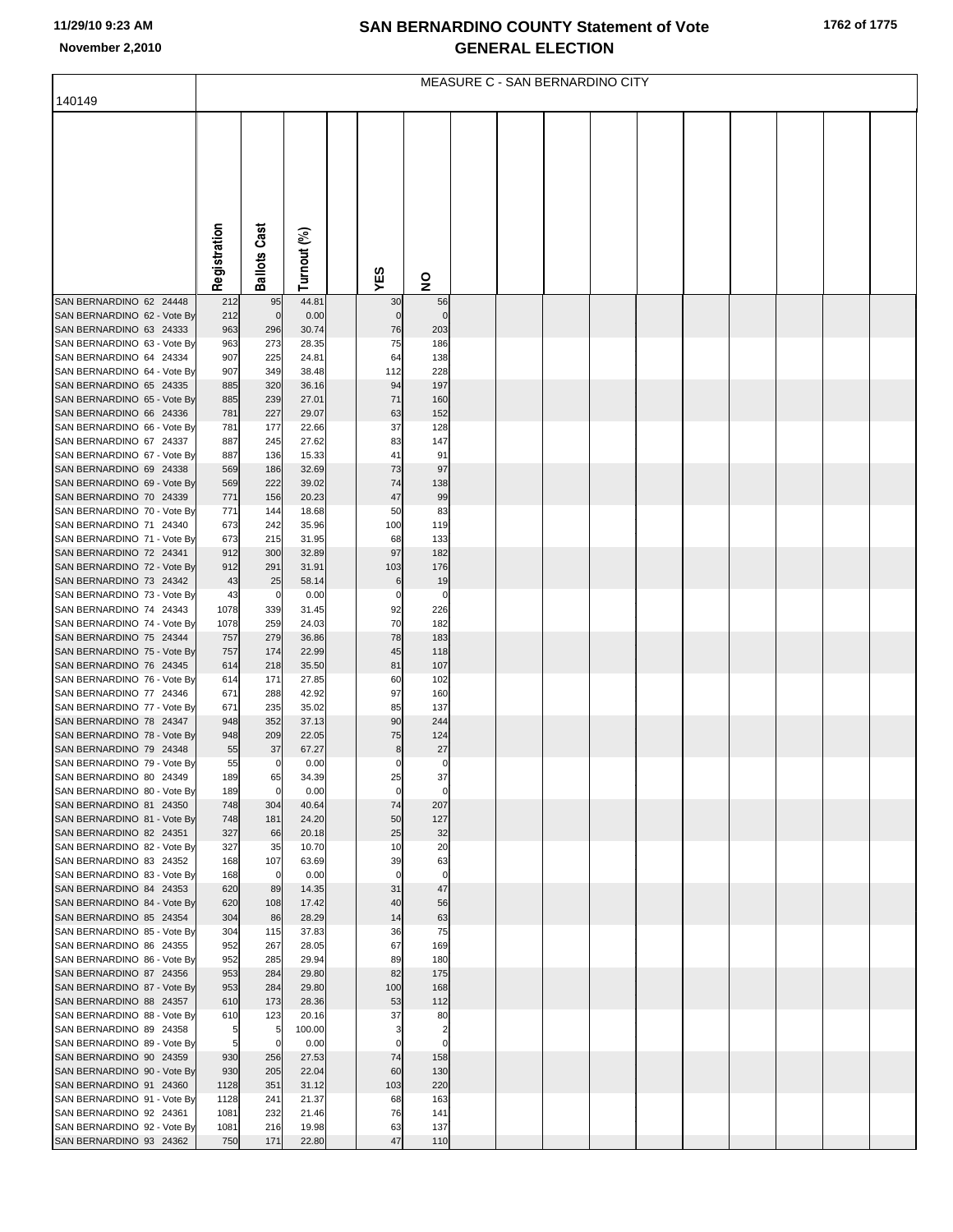|                                                          | MEASURE C - SAN BERNARDINO CITY |                      |                |  |                   |                         |             |  |  |  |  |                                                      |           |  |  |
|----------------------------------------------------------|---------------------------------|----------------------|----------------|--|-------------------|-------------------------|-------------|--|--|--|--|------------------------------------------------------|-----------|--|--|
| 140149                                                   |                                 |                      |                |  |                   |                         |             |  |  |  |  |                                                      |           |  |  |
|                                                          |                                 |                      |                |  |                   |                         |             |  |  |  |  |                                                      |           |  |  |
|                                                          |                                 |                      |                |  |                   |                         |             |  |  |  |  |                                                      |           |  |  |
|                                                          |                                 |                      |                |  |                   |                         |             |  |  |  |  |                                                      |           |  |  |
|                                                          |                                 |                      |                |  |                   |                         |             |  |  |  |  |                                                      |           |  |  |
|                                                          |                                 |                      |                |  |                   |                         |             |  |  |  |  |                                                      |           |  |  |
|                                                          |                                 |                      |                |  |                   |                         |             |  |  |  |  |                                                      |           |  |  |
|                                                          |                                 |                      |                |  |                   |                         |             |  |  |  |  |                                                      |           |  |  |
|                                                          |                                 |                      |                |  |                   |                         |             |  |  |  |  |                                                      |           |  |  |
|                                                          |                                 |                      |                |  |                   |                         |             |  |  |  |  |                                                      |           |  |  |
|                                                          | Registration                    | <b>Ballots Cast</b>  | Turnout (%)    |  |                   |                         |             |  |  |  |  |                                                      |           |  |  |
|                                                          |                                 |                      |                |  | YES               | $\overline{\mathbf{z}}$ |             |  |  |  |  |                                                      |           |  |  |
| SAN BERNARDINO 93 - Vote By                              | 750                             | 177                  | 23.60          |  | 65                | 102                     |             |  |  |  |  |                                                      |           |  |  |
| SAN BERNARDINO 94 24363                                  |                                 |                      | 66.67          |  |                   |                         | *********** |  |  |  |  | Insufficient Turnout to Protect Voter Privacy        | ********* |  |  |
| SAN BERNARDINO 94 - Vote By                              |                                 |                      | 0.00           |  | $\overline{0}$    | $\overline{0}$<br>***   |             |  |  |  |  |                                                      | ********* |  |  |
| SAN BERNARDINO 95 24364<br>SAN BERNARDINO 95 - Vote By   |                                 |                      | 100.00<br>0.00 |  |                   | $\Omega$                |             |  |  |  |  | <b>Insufficient Turnout to Protect Voter Privacy</b> |           |  |  |
| SAN BERNARDINO 96 24365                                  | 0                               |                      | 0.00           |  |                   | 0                       |             |  |  |  |  |                                                      |           |  |  |
| SAN BERNARDINO 96 - Vote By                              | $\mathbf 0$                     |                      | 0.00           |  | 0                 | $\mathbf 0$             |             |  |  |  |  |                                                      |           |  |  |
| SAN BERNARDINO 97 24366                                  | 758                             | 199                  | 26.25          |  | 67                | 103                     |             |  |  |  |  |                                                      |           |  |  |
| SAN BERNARDINO 97 - Vote By                              | 758                             | 195                  | 25.73          |  | 64                | 116                     |             |  |  |  |  |                                                      |           |  |  |
| SAN BERNARDINO 98 24367<br>SAN BERNARDINO 98 - Vote By   | 1068<br>1068                    | 215<br>384           | 20.13<br>35.96 |  | 59<br>118         | 126<br>238              |             |  |  |  |  |                                                      |           |  |  |
| SAN BERNARDINO 99 24368                                  | 650                             | 183                  | 28.15          |  | 51                | 98                      |             |  |  |  |  |                                                      |           |  |  |
| SAN BERNARDINO 99 - Vote By                              | 650                             | 96                   | 14.77          |  | 35                | 63                      |             |  |  |  |  |                                                      |           |  |  |
| SAN BERNARDINO 100 24369                                 | $\mathbf 0$                     | $\mathbf 0$          | 0.00           |  |                   | $\mathbf 0$             |             |  |  |  |  |                                                      |           |  |  |
| SAN BERNARDINO 100 - Vote By                             | $\mathbf 0$                     | $\mathbf 0$          | 0.00           |  |                   | $\pmb{0}$               |             |  |  |  |  |                                                      |           |  |  |
| SAN BERNARDINO 101 24370<br>SAN BERNARDINO 101 - Vote By | 79<br>79                        | 36<br>$\overline{0}$ | 45.57<br>0.00  |  |                   | 28<br>$\pmb{0}$         |             |  |  |  |  |                                                      |           |  |  |
| SAN BERNARDINO 102 24371                                 | 222                             | 50                   | 22.52          |  | 13                | 32                      |             |  |  |  |  |                                                      |           |  |  |
| SAN BERNARDINO 102 - Vote By                             | 222                             | $\mathbf 0$          | 0.00           |  |                   | $\Omega$                |             |  |  |  |  |                                                      |           |  |  |
| SAN BERNARDINO 103 24372                                 |                                 | 0                    | 0.00           |  |                   |                         |             |  |  |  |  |                                                      |           |  |  |
| SAN BERNARDINO 103 - Vote By                             |                                 |                      | 0.00           |  |                   |                         |             |  |  |  |  |                                                      |           |  |  |
| SAN BERNARDINO 104 24373<br>SAN BERNARDINO 104 - Vote By |                                 |                      | 0.00<br>0.00   |  |                   |                         |             |  |  |  |  |                                                      |           |  |  |
| SAN BERNARDINO 105 24374                                 | 0                               |                      | 0.00           |  |                   |                         |             |  |  |  |  |                                                      |           |  |  |
| SAN BERNARDINO 105 - Vote By                             | $\mathbf 0$                     | 0                    | 0.00           |  | $\Omega$          | $\Omega$                |             |  |  |  |  |                                                      |           |  |  |
| SAN BERNARDINO 107 24375                                 | 801                             | 221                  | 27.59          |  | 104               | 123                     |             |  |  |  |  |                                                      |           |  |  |
| SAN BERNARDINO 107 - Vote By                             | 801                             | 177                  | 22.10          |  | 70                | 97                      |             |  |  |  |  |                                                      |           |  |  |
| SAN BERNARDINO 108 24376<br>SAN BERNARDINO 108 - Vote By | 0<br>$\mathbf 0$                | 0<br>$\Omega$        | 0.00<br>0.00   |  | 0<br>0            | 0<br>0                  |             |  |  |  |  |                                                      |           |  |  |
| SAN BERNARDINO 109 24377                                 | 260                             | 71                   | 27.31          |  | 23                | 39                      |             |  |  |  |  |                                                      |           |  |  |
| SAN BERNARDINO 109 - Vote By                             | 260                             | 81                   | 31.15          |  | 31                | 46                      |             |  |  |  |  |                                                      |           |  |  |
| SAN BERNARDINO 110 24449                                 | 505                             | 29                   | 5.74           |  | 11                | 12                      |             |  |  |  |  |                                                      |           |  |  |
| SAN BERNARDINO 110 - Vote By                             | 505<br>609                      | $\Omega$<br>176      | 0.00<br>28.90  |  | $\mathbf 0$<br>48 | $\pmb{0}$<br>113        |             |  |  |  |  |                                                      |           |  |  |
| SAN BERNARDINO 111 24450<br>SAN BERNARDINO 111 - Vote By | 609                             | 120                  | 19.70          |  | 30                | 80                      |             |  |  |  |  |                                                      |           |  |  |
| SAN BERNARDINO 112 24451                                 | 564                             | 110                  | 19.50          |  | 50                | 45                      |             |  |  |  |  |                                                      |           |  |  |
| SAN BERNARDINO 112 - Vote By                             | 564                             | 76                   | 13.48          |  | 19                | 51                      |             |  |  |  |  |                                                      |           |  |  |
| SAN BERNARDINO 113 24378                                 | 364                             | 40                   | 10.99          |  | $\overline{2}$    | $\overline{4}$          |             |  |  |  |  |                                                      |           |  |  |
| SAN BERNARDINO 113 - Vote By<br>SAN BERNARDINO 114 24452 | 364<br>379                      | 89<br>47             | 24.45<br>12.40 |  | 31<br>19          | 56<br>22                |             |  |  |  |  |                                                      |           |  |  |
| SAN BERNARDINO 114 - Vote By                             | 379                             | 92                   | 24.27          |  | 37                | 42                      |             |  |  |  |  |                                                      |           |  |  |
| SAN BERNARDINO 115 24453                                 | 342                             | 51                   | 14.91          |  | 17                | 31                      |             |  |  |  |  |                                                      |           |  |  |
| SAN BERNARDINO 115 - Vote By                             | 342                             | 39                   | 11.40          |  | 14                | 23                      |             |  |  |  |  |                                                      |           |  |  |
| SAN BERNARDINO 116 24454                                 | 881                             | 297                  | 33.71          |  | 102               | 174                     |             |  |  |  |  |                                                      |           |  |  |
| SAN BERNARDINO 116 - Vote By<br>SAN BERNARDINO 117 24455 | 881<br>542                      | 184<br>223           | 20.89<br>41.14 |  | 63<br>69          | 109<br>108              |             |  |  |  |  |                                                      |           |  |  |
| SAN BERNARDINO 117 - Vote By                             | 542                             | 92                   | 16.97          |  | 26                | 61                      |             |  |  |  |  |                                                      |           |  |  |
| SAN BERNARDINO 118 24379                                 | 540                             | 144                  | 26.67          |  | 32                | 102                     |             |  |  |  |  |                                                      |           |  |  |
| SAN BERNARDINO 118 - Vote By                             | 540                             | 106                  | 19.63          |  | 35                | 65                      |             |  |  |  |  |                                                      |           |  |  |
| SAN BERNARDINO 119 24380                                 | 497                             | 132                  | 26.56          |  | 45                | 59                      |             |  |  |  |  |                                                      |           |  |  |
| SAN BERNARDINO 119 - Vote By<br>SAN BERNARDINO 120 24381 | 497                             | 55<br>0              | 11.07<br>0.00  |  | 22<br>0           | 30<br>$\mathbf 0$       |             |  |  |  |  |                                                      |           |  |  |
| SAN BERNARDINO 120 - Vote By                             |                                 | 0                    | 0.00           |  | $\circ$           | $\mathbf{0}$            |             |  |  |  |  |                                                      |           |  |  |
| SAN BERNARDINO 121 24456                                 |                                 |                      | 25.00          |  |                   |                         | *********** |  |  |  |  | <b>Insufficient Turnout to Protect Voter Privacy</b> | ********* |  |  |
| SAN BERNARDINO 121 - Vote By                             |                                 | $\mathbf 0$          | 0.00           |  | $\mathbf 0$       | $\overline{0}$          |             |  |  |  |  |                                                      |           |  |  |
| SAN BERNARDINO 123 24457                                 | 569                             | 145                  | 25.48          |  | 56                | 81                      |             |  |  |  |  |                                                      |           |  |  |
| SAN BERNARDINO 123 - Vote By<br>SAN BERNARDINO 125 24458 | 569<br>8                        | 77                   | 13.53<br>50.00 |  | 23                | 50                      | *********** |  |  |  |  | <b>Insufficient Turnout to Protect Voter Privacy</b> | ********* |  |  |
| SAN BERNARDINO 125 - Vote By                             | 8                               | 0                    | 0.00           |  | 0                 | 0                       |             |  |  |  |  |                                                      |           |  |  |
| SAN BERNARDINO 126 24459                                 | $\mathbf 0$                     | $\mathbf{0}$         | 0.00           |  | $\mathbf 0$       | $\overline{0}$          |             |  |  |  |  |                                                      |           |  |  |
| SAN BERNARDINO 126 - Vote By                             | $\mathbf 0$                     | $\Omega$             | 0.00           |  | $\mathbf 0$       | $\overline{0}$          |             |  |  |  |  |                                                      |           |  |  |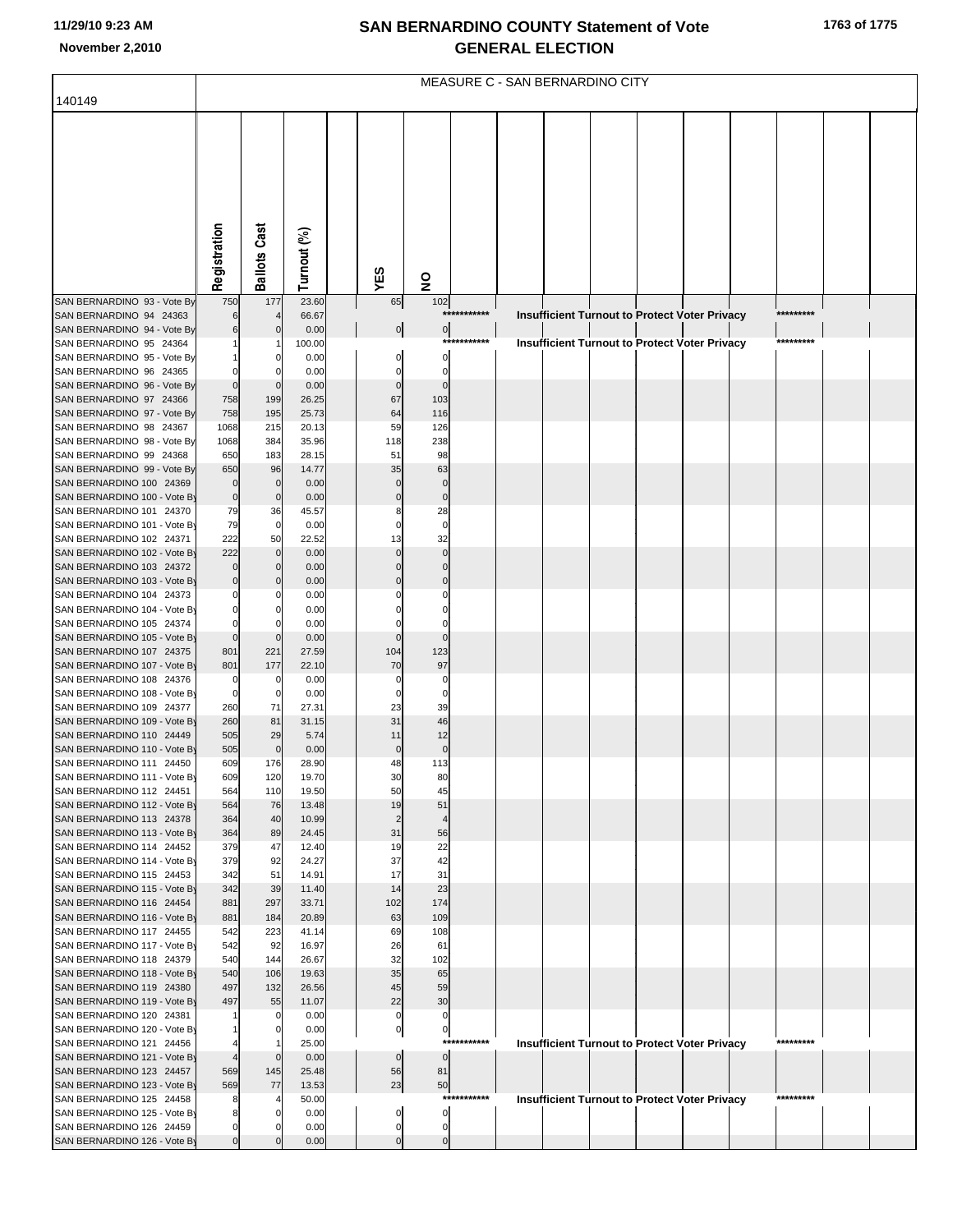|                                                          | MEASURE C - SAN BERNARDINO CITY  |                     |                |  |                   |                               |             |  |  |  |  |                                                      |  |           |  |  |
|----------------------------------------------------------|----------------------------------|---------------------|----------------|--|-------------------|-------------------------------|-------------|--|--|--|--|------------------------------------------------------|--|-----------|--|--|
| 140149                                                   |                                  |                     |                |  |                   |                               |             |  |  |  |  |                                                      |  |           |  |  |
|                                                          |                                  |                     |                |  |                   |                               |             |  |  |  |  |                                                      |  |           |  |  |
|                                                          |                                  |                     |                |  |                   |                               |             |  |  |  |  |                                                      |  |           |  |  |
|                                                          |                                  |                     |                |  |                   |                               |             |  |  |  |  |                                                      |  |           |  |  |
|                                                          |                                  |                     |                |  |                   |                               |             |  |  |  |  |                                                      |  |           |  |  |
|                                                          |                                  |                     |                |  |                   |                               |             |  |  |  |  |                                                      |  |           |  |  |
|                                                          |                                  |                     |                |  |                   |                               |             |  |  |  |  |                                                      |  |           |  |  |
|                                                          |                                  |                     |                |  |                   |                               |             |  |  |  |  |                                                      |  |           |  |  |
|                                                          |                                  |                     |                |  |                   |                               |             |  |  |  |  |                                                      |  |           |  |  |
|                                                          |                                  |                     |                |  |                   |                               |             |  |  |  |  |                                                      |  |           |  |  |
|                                                          | Registration                     | <b>Ballots Cast</b> | Turnout (%)    |  | YES               | $\overline{\mathbf{z}}$       |             |  |  |  |  |                                                      |  |           |  |  |
| SAN BERNARDINO 128 24460                                 |                                  |                     | 0.00           |  |                   |                               |             |  |  |  |  |                                                      |  |           |  |  |
| SAN BERNARDINO 128 - Vote By                             |                                  | 0                   | 0.00           |  |                   |                               |             |  |  |  |  |                                                      |  |           |  |  |
| SAN BERNARDINO 130 24461                                 | $\Omega$                         |                     | 0.00           |  |                   |                               |             |  |  |  |  |                                                      |  |           |  |  |
| SAN BERNARDINO 130 - Vote By                             |                                  |                     | 0.00           |  |                   |                               |             |  |  |  |  |                                                      |  |           |  |  |
| SAN BERNARDINO 134 24382                                 |                                  |                     | 0.00           |  |                   |                               |             |  |  |  |  |                                                      |  |           |  |  |
| SAN BERNARDINO 134 - Vote By<br>SAN BERNARDINO 135 24383 | 333                              | 47                  | 0.00<br>14.11  |  | 13                | 33                            |             |  |  |  |  |                                                      |  |           |  |  |
| SAN BERNARDINO 135 - Vote By                             | 333                              | 113                 | 33.93          |  | 37                | $\bf 71$                      |             |  |  |  |  |                                                      |  |           |  |  |
| SAN BERNARDINO 139 24462                                 | 6                                |                     | 66.67          |  |                   | $***$                         | *******     |  |  |  |  | <b>Insufficient Turnout to Protect Voter Privacy</b> |  | ********* |  |  |
| SAN BERNARDINO 139 - Vote By                             | 6                                | 0                   | 0.00           |  | 0                 | 0                             |             |  |  |  |  |                                                      |  |           |  |  |
| SAN BERNARDINO 140 24463                                 | 826                              | 144                 | 17.43          |  | 47                | 82                            |             |  |  |  |  |                                                      |  |           |  |  |
| SAN BERNARDINO 140 - Vote By<br>SAN BERNARDINO 141 24464 | 826<br>158                       | 105<br>65           | 12.71<br>41.14 |  | 29<br>9           | 64<br>8                       |             |  |  |  |  |                                                      |  |           |  |  |
| SAN BERNARDINO 141 - Vote By                             | 158                              | 22                  | 13.92          |  |                   | 12                            |             |  |  |  |  |                                                      |  |           |  |  |
| SAN BERNARDINO 143 24465                                 | 257                              | 26                  | 10.12          |  | 8                 | 16                            |             |  |  |  |  |                                                      |  |           |  |  |
| SAN BERNARDINO 143 - Vote By                             | 257                              | 92                  | 35.80          |  | 37                | 52                            |             |  |  |  |  |                                                      |  |           |  |  |
| SAN BERNARDINO 148 24466                                 | 0<br>$\Omega$                    | 0                   | 0.00           |  | 0                 | 0<br>$\Omega$                 |             |  |  |  |  |                                                      |  |           |  |  |
| SAN BERNARDINO 148 - Vote By<br>SAN BERNARDINO 150 24467 | 348                              | 159                 | 0.00<br>45.69  |  | 53                | 91                            |             |  |  |  |  |                                                      |  |           |  |  |
| SAN BERNARDINO 150 - Vote By                             | 348                              | 51                  | 14.66          |  | 13                | 35                            |             |  |  |  |  |                                                      |  |           |  |  |
| SAN BERNARDINO 152 24468                                 | 344                              | 61                  | 17.73          |  | 22                | 32                            |             |  |  |  |  |                                                      |  |           |  |  |
| SAN BERNARDINO 152 - Vote By                             | 344                              | 59                  | 17.15          |  | 30                | 24                            |             |  |  |  |  |                                                      |  | ********* |  |  |
| SAN BERNARDINO 172 24384<br>SAN BERNARDINO 172 - Vote By | 14<br>14                         | $\overline{2}$<br>0 | 14.29<br>0.00  |  | 0                 | ***<br>$\mathbf 0$            |             |  |  |  |  | <b>Insufficient Turnout to Protect Voter Privacy</b> |  |           |  |  |
| SAN BERNARDINO 173 24385                                 | 535                              | 81                  | 15.14          |  | 28                | 49                            |             |  |  |  |  |                                                      |  |           |  |  |
| SAN BERNARDINO 173 - Vote By                             | 535                              | 66                  | 12.34          |  | 25                | 36                            |             |  |  |  |  |                                                      |  |           |  |  |
| SAN BERNARDINO 175 24386                                 | $\Omega$                         | $\Omega$            | 0.00           |  | $\Omega$          | $\mathbf 0$                   |             |  |  |  |  |                                                      |  |           |  |  |
| SAN BERNARDINO 175 - Vote By<br>SAN BERNARDINO 177 24387 |                                  |                     | 0.00<br>0.00   |  |                   |                               |             |  |  |  |  |                                                      |  |           |  |  |
| SAN BERNARDINO 177 - Vote By                             |                                  |                     | 0.00           |  |                   |                               |             |  |  |  |  |                                                      |  |           |  |  |
| SAN BERNARDINO 180 24388                                 |                                  |                     | 0.00           |  |                   |                               |             |  |  |  |  |                                                      |  |           |  |  |
| SAN BERNARDINO 180 - Vote By                             | $\Omega$                         |                     | 0.00           |  |                   |                               |             |  |  |  |  |                                                      |  |           |  |  |
| SAN BERNARDINO 181 24469                                 | 46                               | 18                  | 39.13          |  |                   | 14                            |             |  |  |  |  |                                                      |  |           |  |  |
| SAN BERNARDINO 181 - Vote By<br>SAN BERNARDINO 182 24470 | 46<br>248                        | 112                 | 0.00<br>45.16  |  | 30                | $\Omega$<br>74                |             |  |  |  |  |                                                      |  |           |  |  |
| SAN BERNARDINO 182 - Vote By                             | 248                              |                     | 2.42           |  | 4                 | $\overline{\mathbf{c}}$       |             |  |  |  |  |                                                      |  |           |  |  |
| SAN BERNARDINO 183 24471                                 | $\mathbf 1$                      |                     | 100.00         |  |                   | ***                           |             |  |  |  |  | <b>Insufficient Turnout to Protect Voter Privacy</b> |  | ********* |  |  |
| SAN BERNARDINO 183 - Vote By                             | $\mathbf{1}$                     | $\mathbf{0}$        | 0.00           |  | $\Omega$          | $\mathbf 0$                   |             |  |  |  |  |                                                      |  |           |  |  |
| SAN BERNARDINO 184 24472<br>SAN BERNARDINO 184 - Vote By | 12<br>12                         | 5<br>$\Omega$       | 41.67<br>0.00  |  | $\mathbf{1}$<br>0 | $\overline{4}$<br>$\mathbf 0$ |             |  |  |  |  |                                                      |  |           |  |  |
| SAN BERNARDINO 185 24473                                 | 103                              | 25                  | 24.27          |  | 8                 | 19                            |             |  |  |  |  |                                                      |  |           |  |  |
| SAN BERNARDINO 185 - Vote By                             | 103                              |                     | 0.00           |  | $\mathbf 0$       | $\pmb{0}$                     |             |  |  |  |  |                                                      |  |           |  |  |
| SAN BERNARDINO 186 24474                                 | $\overline{2}$                   |                     | 50.00          |  |                   |                               | *********** |  |  |  |  | Insufficient Turnout to Protect Voter Privacy        |  | ********* |  |  |
| SAN BERNARDINO 186 - Vote By<br>SAN BERNARDINO 187 24475 | $\overline{2}$<br>$6\phantom{1}$ |                     | 0.00<br>16.67  |  | $\overline{0}$    | $\overline{0}$                | *********** |  |  |  |  | <b>Insufficient Turnout to Protect Voter Privacy</b> |  | ********* |  |  |
| SAN BERNARDINO 187 - Vote By                             | 6                                |                     | 0.00           |  | $\Omega$          | $\mathbf 0$                   |             |  |  |  |  |                                                      |  |           |  |  |
| SAN BERNARDINO 188 24476                                 | 391                              | 43                  | 11.00          |  | 17                | 20                            |             |  |  |  |  |                                                      |  |           |  |  |
| SAN BERNARDINO 188 - Vote By                             | 391                              | 38                  | 9.72           |  | 16                | 22                            |             |  |  |  |  |                                                      |  |           |  |  |
| SAN BERNARDINO 189 24477<br>SAN BERNARDINO 189 - Vote By | 36<br>36                         | 13<br>$\mathbf{0}$  | 36.11<br>0.00  |  |                   | 9<br>$\Omega$                 |             |  |  |  |  |                                                      |  |           |  |  |
| SAN BERNARDINO 191 24478                                 | $\mathbf 0$                      | $\Omega$            | 0.00           |  |                   | $\Omega$                      |             |  |  |  |  |                                                      |  |           |  |  |
| SAN BERNARDINO 191 - Vote By                             |                                  |                     | 0.00           |  |                   |                               |             |  |  |  |  |                                                      |  |           |  |  |
|                                                          |                                  |                     |                |  |                   |                               |             |  |  |  |  |                                                      |  |           |  |  |
| <b>Precinct Totals</b>                                   | 72515                            | 19231               | 26.52          |  | 6457              | 10926                         |             |  |  |  |  |                                                      |  |           |  |  |
| Vote By Mail Totals                                      | 72515                            | 14156               | 19.52          |  | 4876              | 8483                          |             |  |  |  |  |                                                      |  |           |  |  |
| <b>Grand Totals</b>                                      | 72515                            | 33387               | 46.04          |  | 11333             | 19409                         |             |  |  |  |  |                                                      |  |           |  |  |
| San Bernardino County                                    | 72515                            | 33387               | 46.04          |  | 11333             | 19409                         |             |  |  |  |  |                                                      |  |           |  |  |
| State Bd of Equal 2                                      | 29996                            | 11668               | 38.90          |  | 4487              | 6169                          |             |  |  |  |  |                                                      |  |           |  |  |
| State Bd of Equal 3                                      | 42519                            | 21719               | 51.08          |  | 6846              | 13240                         |             |  |  |  |  |                                                      |  |           |  |  |